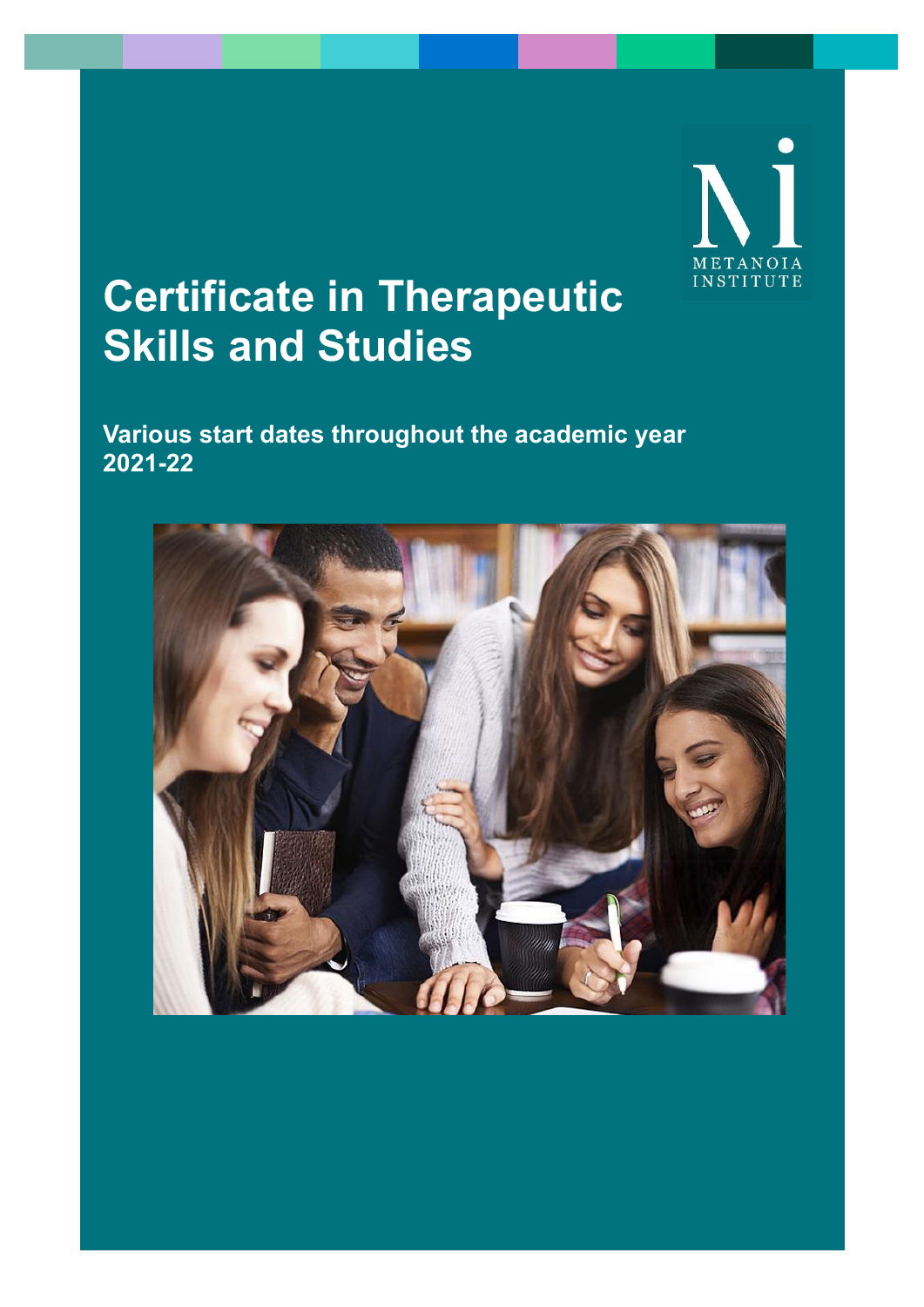#### **Who is the course for?**

This is an introductory course, which is open to anyone interested in learning how to use therapeutic skills in their personal or professional lives. These skills are beneficial to a wide spectrum of people and professions. Those working in the voluntary or statutory sectors, such as teachers, care workers, police, religious organisations, and many other professions use therapeutic skills to help carry out their various roles.

If you are considering a career in counselling or psychotherapy, this course is a prerequisite, although does not guarantee automatic entry, for those who wish to apply for one of our counselling or psychotherapy programmes.

Please note that if you have studied a similar course elsewhere and can evidence similar learning, you may not need to take this course. The course administrator, (see further below for details) will be able to give you more information about this.



#### **What is the content of the course?**

The course is designed to give you the underpinning knowledge, skills, and competencies to use basic therapeutic skills ethically and safely in a variety of contexts and roles.

You will also be introduced to the history and roots of therapy, its value base, and core concepts. We will draw, in particular, on basic ideas from the major counselling and psychotherapy approaches that are taught at Metanoia Institute, namely

Gestalt, Humanistic, Integrative, Person Centred, and Transactional Analysis. We will ask straightforward questions about these approaches, for example, where did they come from, and what are their similarities and differences?

As counselling and psychotherapy emphasise the quality and importance of the relationship that exists between the therapist and client (the working pair), we will take time to understand the components of this relationship, including ideas of mutuality, respect, autonomy, congruence, curiosity and empathic attunement. We will learn about, discuss, and most importantly practice the skills that are central to developing a helping relationship.

A major part of the course will be experiential in format, e.g., practical exercises, including skills practice, skills observation and feedback. This aspect of the course requires students to draw from their own experiences. The tutors will encourage and support you to develop your natural skills and personal qualities.

#### **Entry Requirements**

This is an open-access course and anyone interested in learning about therapeutic skills can apply. Whether you are undertaking this course to improve your skills at work or because you are considering training to be a counsellor or psychotherapist, you need to recognise that this kind of training requires emotional maturity, selfreflectional and psychological robustness. Please consider your personal readiness before enrolling. If you wish to discuss this further, please contact the course administrator in the first instance, who will put you in touch with one of the course tutors.

#### **How much does it cost?**

The course costs £690, and the full fee is required on application. [Please click](http://www.metanoia.ac.uk/media/1978/cancellation-policy.pdf) here for our cancellation policy.

The aim of the first part of the course is to provide a learning opportunity for participants to thoroughly familiarise themselves with the foundations or nuts and bolts of therapeutic skills and, in the second half of the course, to take a deeper look at the therapeutic process itself. As such the course is adaptable and will take into account the interests and needs of the group.